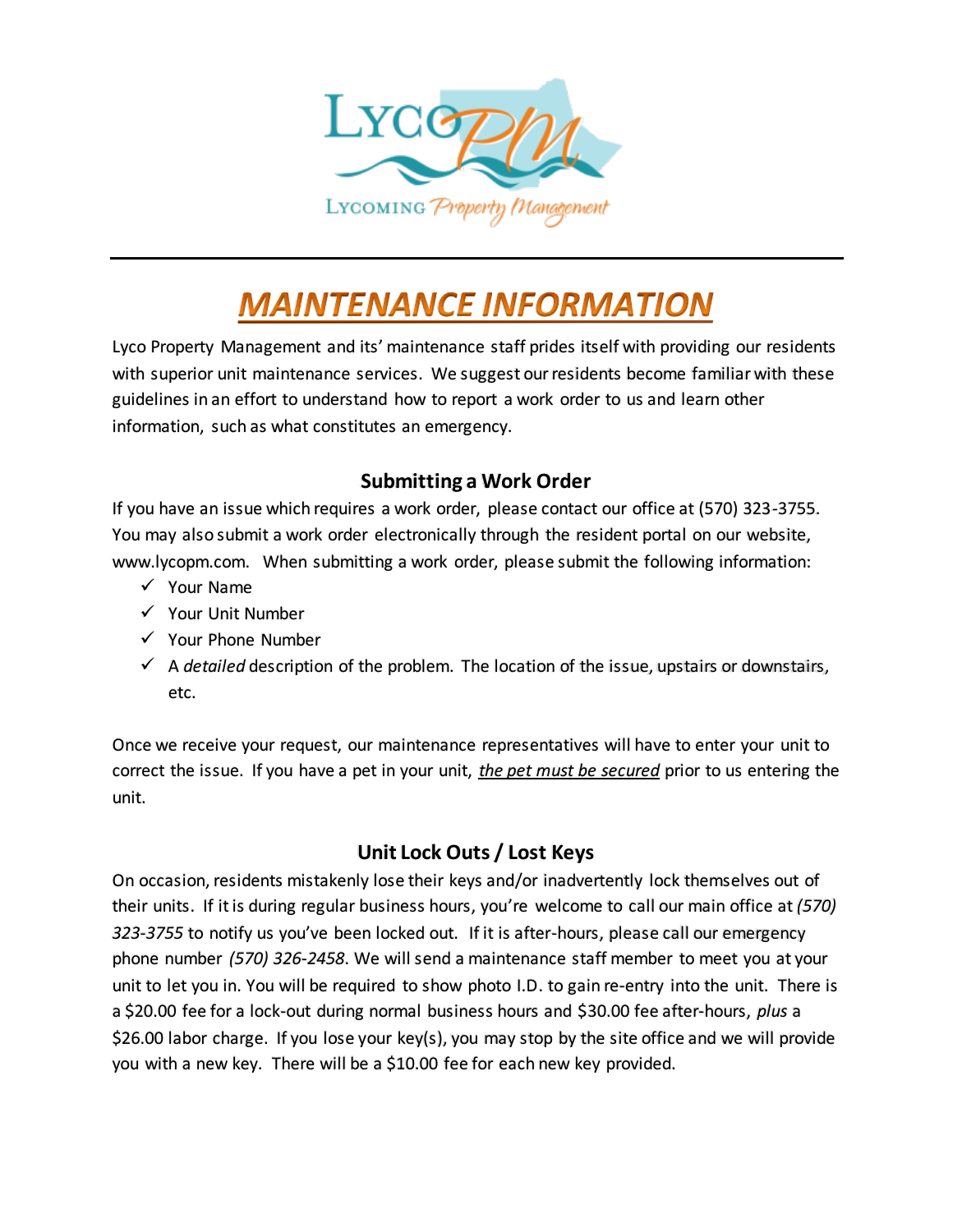## **Emergency Maintenance**

There are only a couple maintenance issues that require after-hours attention. While some maintenance issues that arise may be considered inconvenient, they are not considered emergencies. The following issues *may* be considered an emergency and those which we will respond to, regardless of the time of day:

### **No Heat**

No heat is only an emergency during extremely cold weather and your furnace ceased to work due to a mechanical issue. If your furnace is not operable due to non-payment of your utilities (gas or electric), that is not an issue for us to resolve, but rather an issue between you and the utility company.

## **No Electricity**

Blown fuses are not considered after-hours emergencies. Please become familiar with the fuse panels in your apartment. Many electrical issues that arise can be resolved simply by resetting your circuit breaker.

An electrical outage may be considered an emergency only if there is no electricity in the unit and you've done the following:

- **Called your electrical supplier and they indicate all service is normal**
- **You've checked your circuit breakers and none are tripped**
- **You have reset all GFI breakers (***these are buttons that are on the outlets near sinks and/or water sources***)**

# **Gas Leaks or Smell of Gas**

Immediately call our office at (570) 323-3755 or (570)326-2458 if after-hours. If you believe an appliance is leaking gas, do not panic. Simply turn off the appliance and then turn off the gas supply to that appliance. There is a gas shut-off on the supply line.

## **Flooding or Water Leaks**

If you are experiencing a water leak dripping from your faucet or hear a toilet running periodically, these are not emergencies but important enough to call in a work order. An emergency water leak, for example, would be a gushing leak coming from a supply line under your sink. In general, any leak that could create tremendous damage to the rest of the unit if no corrected immediately would constitute an emergency. Please familiarize yourself with where the water shutoffs are located in your unit.